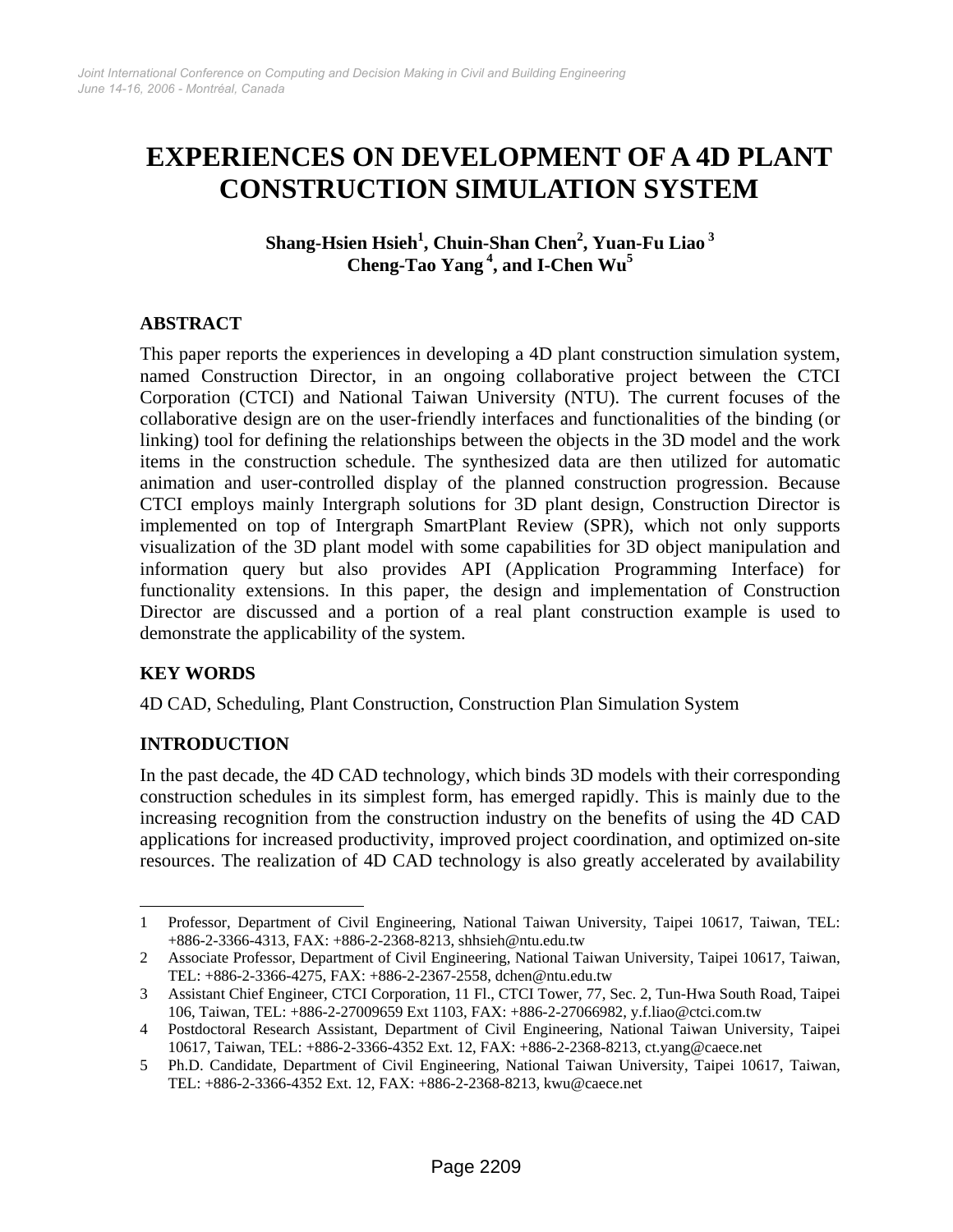of powerful commercial 4D CAD tools[,](#page-1-0) such as Bentley's Navigator<sup>6</sup>, Intergraph's SmartPlant Review<sup>7</sup>[,](#page-1-1) BALFOUR's FourDscape<sup>8</sup>[,](#page-1-2) Common Point's Project 4D and ConstructSim,<sup>9</sup> (Sheppard, 2004). Moreover, many research efforts have been carried out to advance the 4[D](#page-1-3) CAD technology from simple 4D animation of construction progression to interactive 4D simulation of alternative construction processes (e.g., McKinney et al., 1996), and even to nD CAD that integrates 4D models to project information in dimensions other than 3D space and time (e.g., Lee et al., 2003; Tanyer and Aouad, 2005).

The CTCI Corporation (CTCI) is one of the largest integrated engineering and construction firms in Taiwan. CTCI not only has broad experiences in the planning, design, and construction of the refinery, petrochemical, general industrial, and power plants throughout the world, but is also active in the fields of environmental protection, energy, infrastructure, and transportation. Currently CTCI employs mainly Intergraph's Plant Design System (PDS) for 3D plant design and construction, and SmartPlant Review (SPR) for interactively reviewing and analyzing the 3D models of a plant. Although some 4D CAD simulation capabilities are supported by the ScheduleReview function of the Construction module offered by SPR as complementary software, CTCI still feels the need for a more user-friendly, flexible, and intelligent 4D CAD capability on top of the SPR in order to facilitate more efficient and effective 4D simulation and management of plant construction and to allow for better integration with CTCI's project resource management systems.

A two-year collaborative software development project between CTCI and the Computer-Aided Group in the Department of Civil Engineering at National Taiwan University was initiated in April 2005 for development of a 4D CAD system to better satisfy CTCI's needs. The focuses of the first year's development are two-folds. The first one is the development of a binding (or linking) tool that provides user-friendly interfaces and flexible object management and binding functionalities to ease the task of binding the objects in the 3D model with the activities (or work items) in the construction schedule. The second focus is on the development of a visualization tool that takes full advantage of the existing 3D capabilities of SPR for automatic animation and interactive simulation of the construction plan. The focuses of the second year's development are also two-folds. The first one is on the capability of linking the objects in the 3D model to related project documents and resource information, e.g., construction specifications, labors, and materials. The second one is the capability for simulating planned erection activities.

At this time of writing (February 2006), the targeted development of the 4D CAD system for the first year of the project has almost been completed and the system is named Construction Director. Therefore, the rest of this paper discusses the experiences in the analysis, design, and implementation of Construction Director. In addition, the major interfaces and functionalities of Construction Director are illustrated using a portion of a real plant construction example.

 $\overline{a}$ 

<span id="page-1-0"></span><sup>6</sup> More information can be found at <http://www.bentley.com/>

<span id="page-1-1"></span><sup>7</sup> More information can be found at <http://ppm.intergraph.com/visualization/>

<span id="page-1-2"></span><sup>8</sup> More information can be found at [http://www.BAL4.com/](http://www.bal4.com/)

<span id="page-1-3"></span><sup>9</sup> More information can be found at <http://www.commonpointinc.com/>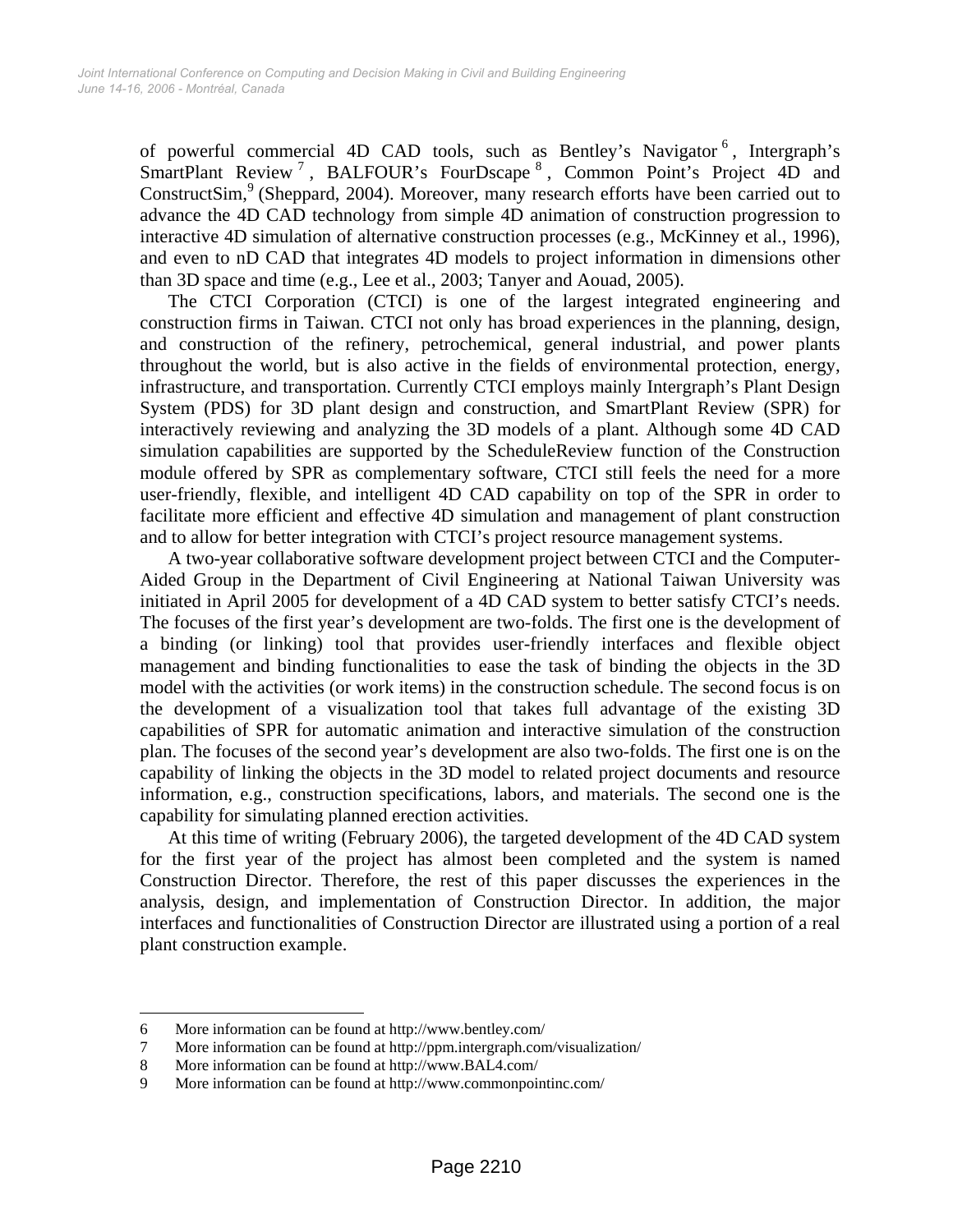# **SYSTEM REQUIREMENT ANALYSIS**

Major system requirements for the targeted 4D CAD system, i.e., Construction Director, were identified at the early stage of the software development. The following summarizes the major system requirements. We remark that thanks to a light-weighted incremental and iterative software development process adopted herein, these requirements have been continuously refined and revised to meet the needs of users.

- (1) The system should take full advantage of SPR's capabilities in manipulation and visualization of the 3D objects from PDS.
- (2) The system should provide user-friendly interfaces for the construction planning engineer to bind the 3D construction objects with the work items in the construction schedule. Because the plant design tasks performed in PDS are typically divided among different engineering fields, e.g., structural engineering, piping engineering, etc., the grouping of the 3D objects resulted from the design process are quite different from that needed for construction planning in which the construction activities usually play the major roles in grouping the 3D objects. Therefore, the system should provide multi-purposed object search and grouping tools for the construction planning engineer to flexibly re-group the 3D objects from the design phase. For example, the engineer can search 3D objects with combination of specified attribute values across various design files then group these results in a user-friendly manner.
- (3) The system should be able to import the construction schedule information from either Microsoft Project or Primavera Project Planner (P3), or both. It should also provide some editing capabilities on renaming, adding, and deleting the schedule items as well as modifying the attributes of schedule items. Two types of schedule items are needed: activities and work items. An activity is a top-level entity for grouping work items. Both the activity and work item may contain one or more work items. Only the work items are linked to the 3D construction objects. The hierarchy of the activities and work items may be displayed and managed using a tree structure.
- (4) The system should support both automatic animation and user-controlled display of construction progression within a user-specified period of time. In the animation, the 3D objects are colored according to their different construction statuses.

#### **SYSTEM DESIGN AND IMPLEMENTATION**

Object-oriented technology is employed for development of Construction Director. The design of Construction Director takes advantage of several design patterns (Gamma, 1998) to achieve good maintainability and reusability of the system. Figure 1 depicts the basic framework of the system design. The framework consists of two major parts: the KernelFacade (Gamma, 1998) and GUI (Graphic User Interface) subsystems. The KernelFacade subsystem defines a higher-level and unified interface to the C-Style SPR API. It also enhances SPR's searching capability (Search Engine) and drives SPR's visualization engine for simulation of construction process (Animation Engine). The GUI subsystem consists of the Schedule Tree and Models List components. The Schedule Tree component uses a directory tree like interface to manage the hierarchy and attributes of the activities and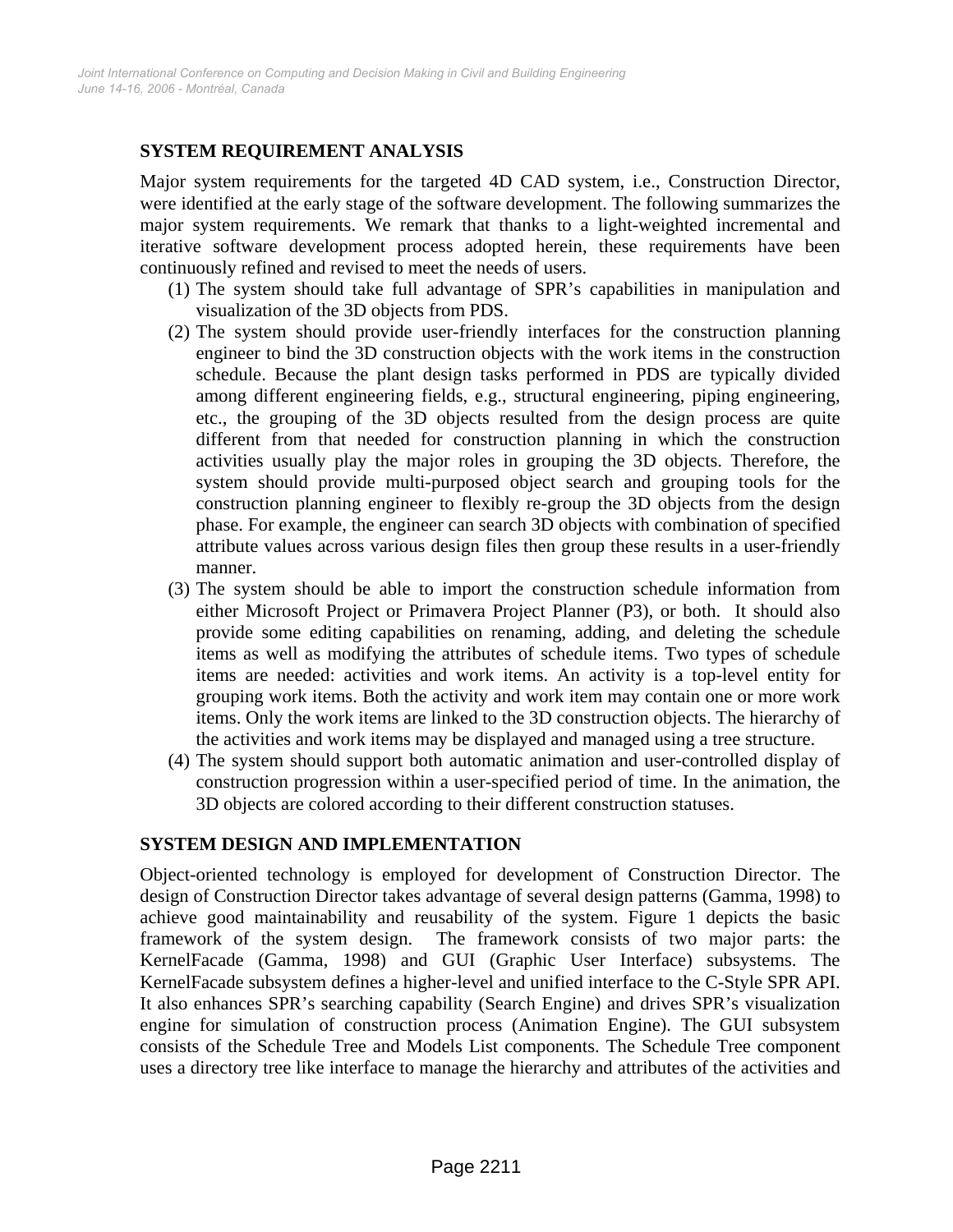work items for a construction schedule, while the Models List component uses a combination of folder-like and list-like interfaces for managing 3D construction objects.



Figure 1: Design of Construction Director

The implementation of Construction Director is carried out in the Microsoft .NET (MS.NET) environment. Although SPR API supports both the Visual Basic and  $C/C++$ programming, the C++ programming language is selected in this work because it supports object-oriented programming more powerfully and efficiently. In addition, MFC (Microsoft Foundation Class Library) is employed for implementation of the graphical user interfaces of Construction Director.

#### **SYSTEM DEMONSTRATION**

Figure 2 shows the user interface of Construction Director. The left-hand side window is used to manage the activity tree of a construction schedule, while the right-hand side window is used to manage grouping of 3D construction objects. A 3D model of a chemical plant (as shown in Figure 3) is used as an example to test and demonstrate the system. The 3D model is an integration of the designs from several different engineering divisions at CTCI. It consists of more than twenty-three thousand objects in more than twelve DGN or PRP files (i.e., PDS's design files). Therefore, it is not an easy task for the construction planning engineer to re-group the 3D objects and bind them with the corresponding work items in the construction schedule. This section demonstrates the functionalities designed in Construction Director for facilitating the construction planning engineer's tasks.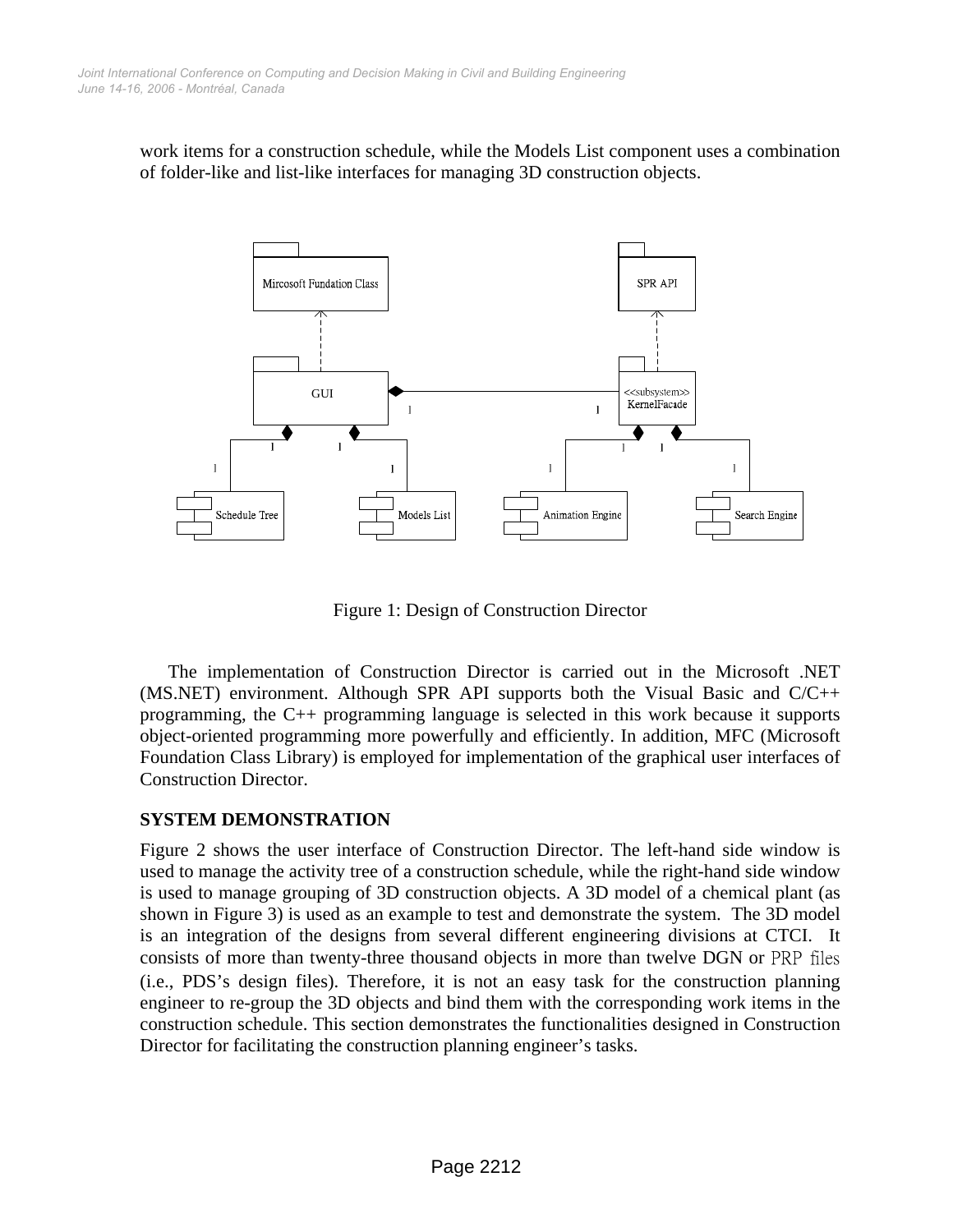

Figure 2: The User Interface of Construction Director



Figure 3: Display of the 3D Model of an Example Chemical Plant Using SPR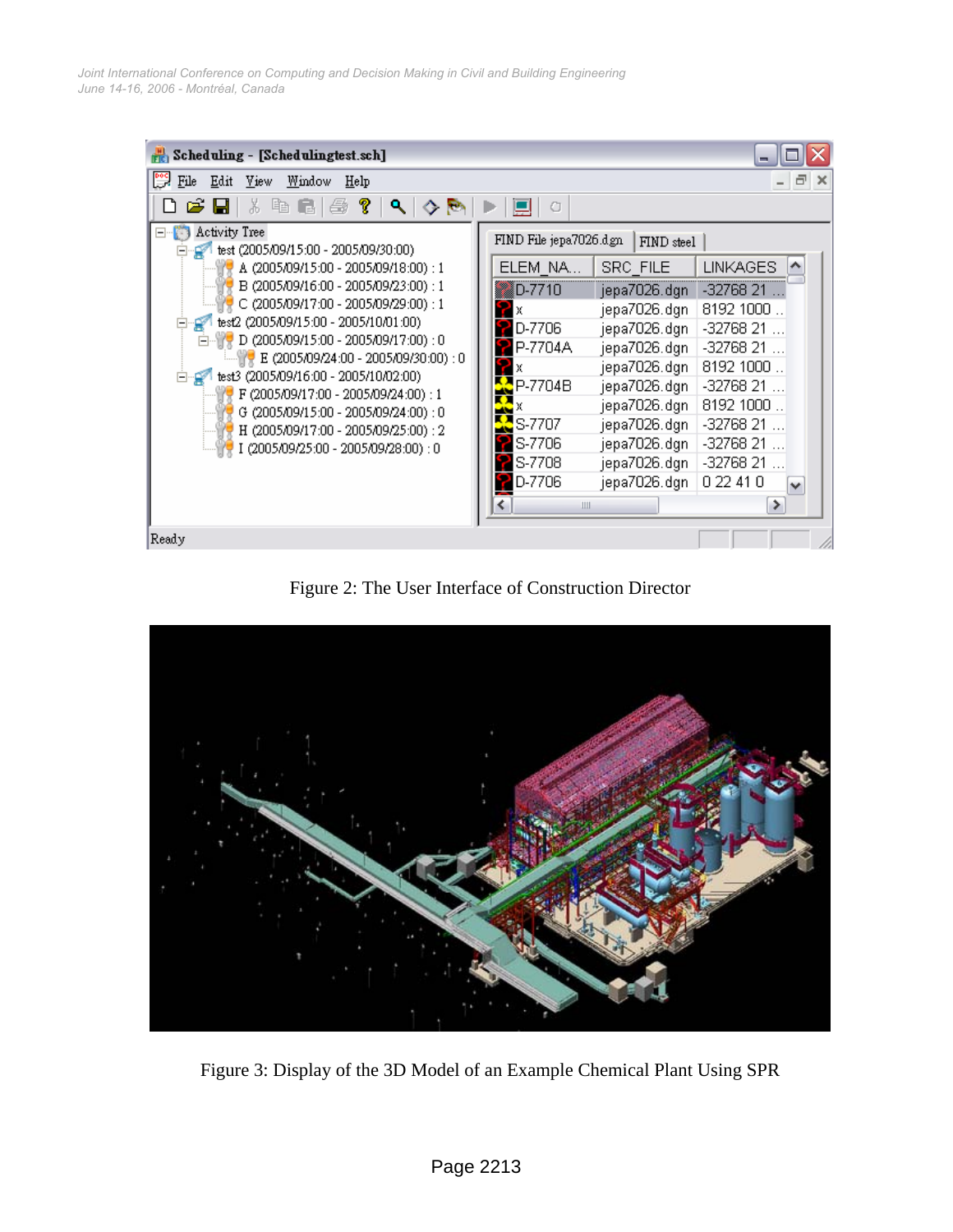Figure 4 shows the search capability of Construction Director. A dialog window is designed for the user to search a group of 3D objects using a combination of search criteria, such as objects in specific DGN files, objects with a specific attribute (or label) value, and objects with specific keywords. The objects resulted from each search are organized into a new group with a user-defined name (as one of the folders shown in the right-hand side window of Figure 4). The user is also allowed to select (or hit-test) a 3D object directly from the SPR display window (e.g., Figure 3) and then to add it into an object group. In addition the user can highlight the entire group of 3D objects or only selected ones in the SPR display window.

| ▽ 限定檔案                                       | $\mathbf{Q}$<br>♦<br>Þ   | O               |                 |          |                     |
|----------------------------------------------|--------------------------|-----------------|-----------------|----------|---------------------|
| fdn7020.prp<br>۸                             | FIND File jepa7026.dgn   | FIND steel      |                 |          |                     |
| hdscv.dri<br>jepa7021.dgn                    | ELEM NA                  | <b>SRC FILE</b> | <b>LINKAGES</b> | EQUIP NO | $\hat{\phantom{a}}$ |
| jepa7026.dgn<br>$\checkmark$<br>inna7021 don | <b>PD-7710</b>           | jepa7026.dgn    | $-3276821$      | D-7710   |                     |
|                                              |                          | jepa7026.dgn    | 8192 1000       | X        |                     |
| Label Value                                  | D-7706                   | jepa7026.dgn    | $-3276821$      | D-7706   |                     |
| Value<br>Label                               | P-7704A                  | jepa7026.dgn    | $-3276821$      | P-7704A  |                     |
|                                              |                          | jepa7026.dgn    | 8192 1000       | x        |                     |
| $\overline{\tau}$<br>$\tau$                  | P-7704B                  | jepa7026.dgn    | $-3276821$      | P-7704B  |                     |
|                                              |                          | jepa7026.dgn    | 8192 1000       | x        |                     |
| 關鍵字                                          | S-7707                   | jepa7026.dgn    | $-3276821$      | S-7707   |                     |
|                                              | S-7706                   | jepa7026.dgn    | $-3276821$      | S-7706   |                     |
|                                              | S-7708                   | jepa7026.dgn    | $-3276821$      | S-7708   |                     |
|                                              | D-7706                   | jepa7026.dgn    | 0 22 41 0       | D-7706   | $\checkmark$        |
| Cancel<br>OK                                 | $\overline{\phantom{0}}$ | <b>III</b>      |                 |          | $\rightarrow$       |

Figure 4: Objects Searching in Construction Director

For managing the activity tree and its work items, the user can easily adjust the relationships among activities and work items through the drag & drop operations. If the user double-clicks on an activity or work item, a dialog box is popped up for the user to edit the attributes of the activity or work item.

For binding together the 3D objects and the work items, the user can simply drag & drop a selected 3D object to the target work item. Even if the work item does not yet exist in the activity tree, the user can still drag  $\&$  drop the 3D object to the target activity and the system would automatically create a new work item under the activity. This feature is particularly helpful when the user wants to drag & drop a group of 3D objects to the target activity for the reason of simplicity and efficiency. In addition, two different kinds of symbols are employed to indicate if a 3D object has been assigned to a work item (see Figure 2 for the symbols in the ELEM\_NAME column).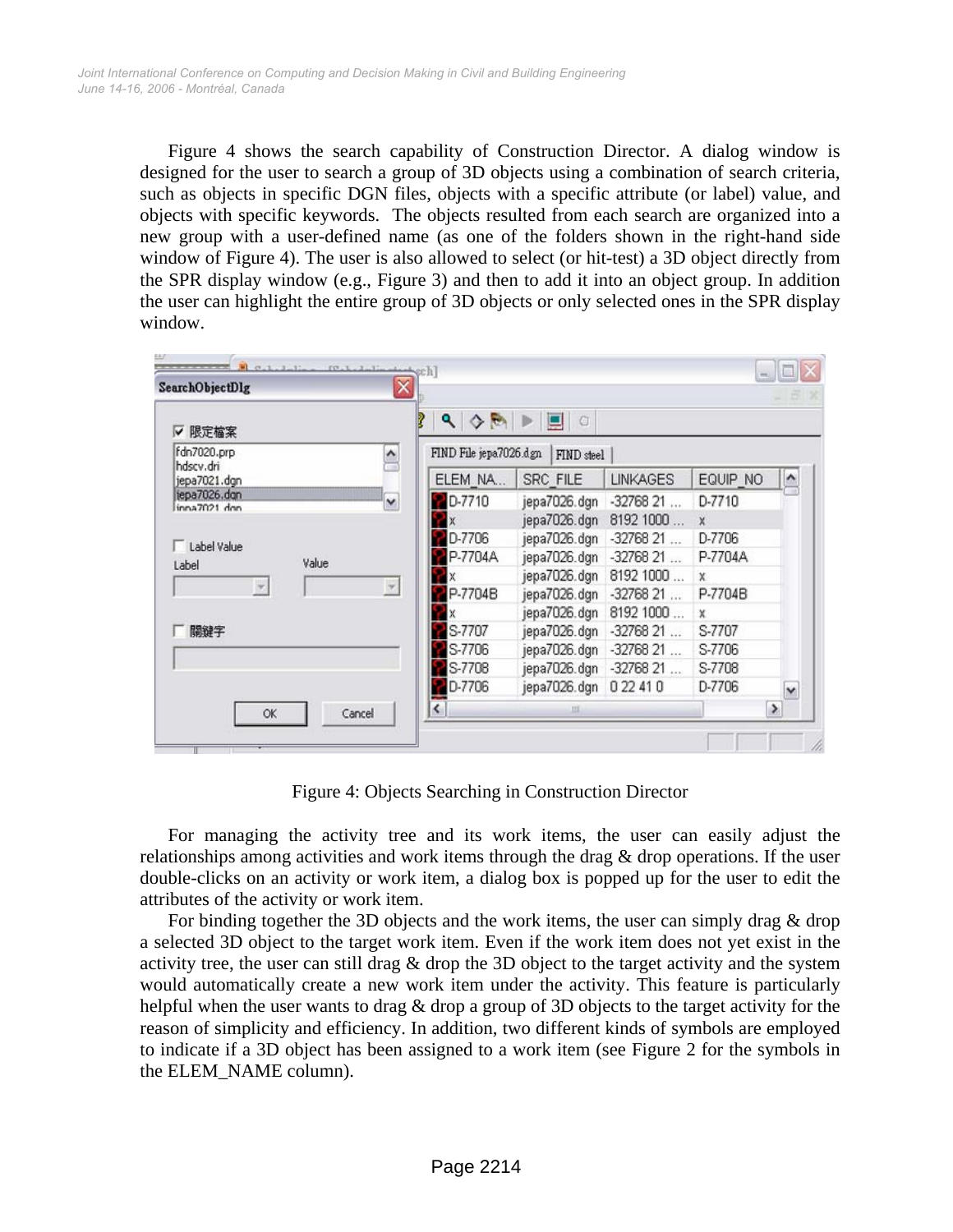After the binding is completed, Construction Director can be used to animate the construction progression for a given time interval, as shown in Figure 6. During the animation, the 3D objects in the plant model are highlighted in different colors depending on their construction statuses. Table 1 shows the color scheme implemented in this work.



Figure 6 Display of Construciton Status of 3D objects using varied colors

| <b>Color</b> | <b>Construction Status</b>                                         |  |  |  |  |
|--------------|--------------------------------------------------------------------|--|--|--|--|
| Pink         | The construction had been completed before the given time interval |  |  |  |  |
| Red          | It is currently under construction                                 |  |  |  |  |
| Yellow       | The construction has been just completed                           |  |  |  |  |
| Blue         | The construction has been completed within the given time interval |  |  |  |  |
| Orange       | The construction has not been started yet                          |  |  |  |  |

|  |  |  | Table 1: Color Schemes for Illustrating Different Construction Statuses |  |
|--|--|--|-------------------------------------------------------------------------|--|
|  |  |  |                                                                         |  |
|  |  |  |                                                                         |  |